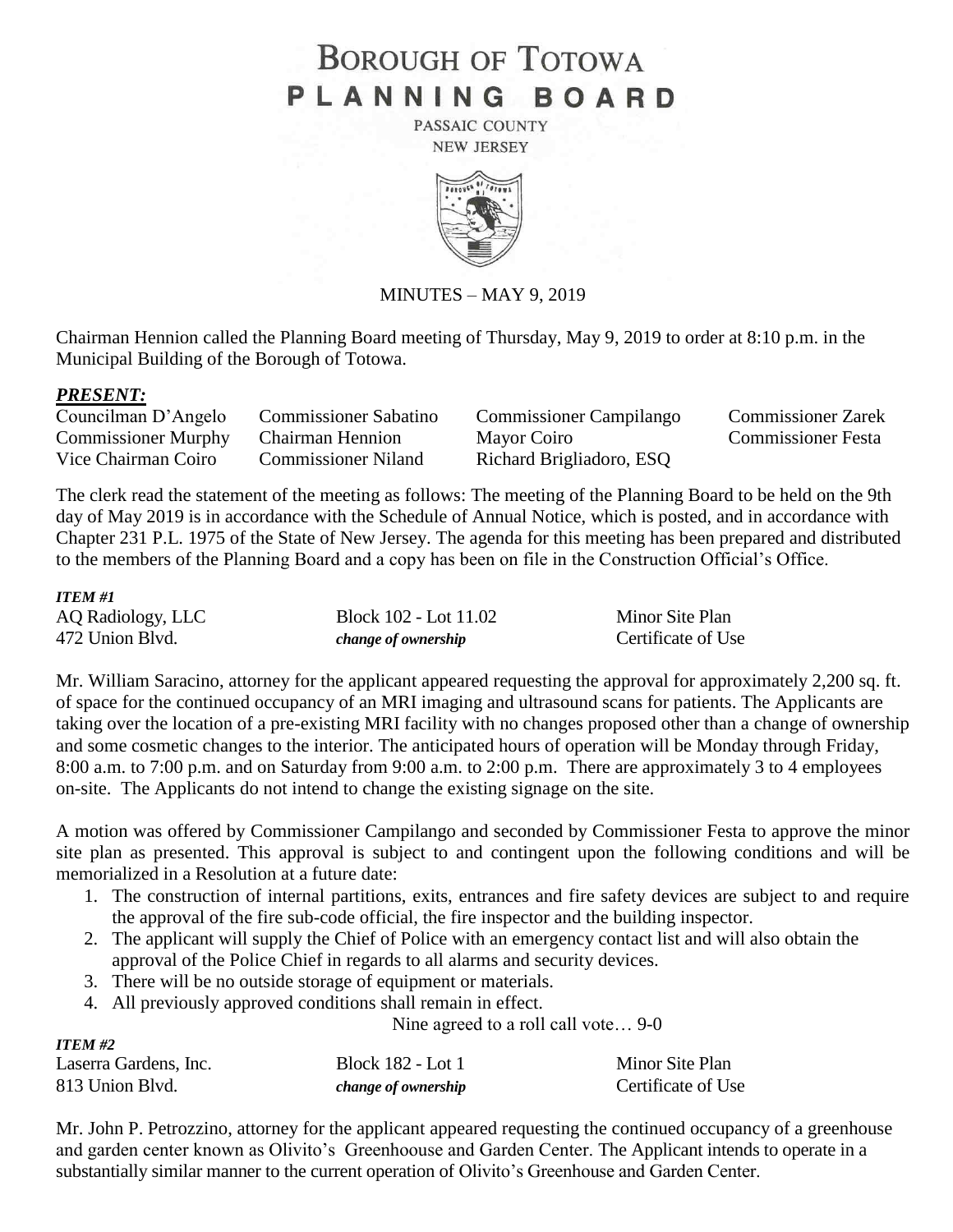#### *ITEM #2 continued*

*ITEM #3*

*ITEM #5*

It is the Applicant's intention to sell flowers, plants, shrubs, small trees and other gardening accessories such as tools and pots. The business will be family operated by Elio and Lisa Suriano with one full-time employee. The Applicant may also hire part-time seasonal help if required. The anticipated hours of operation will be 9:00 a.m. to 8:00 p.m. seven days per week. The Applicants intend to install a new sign identifying the new name of the business. The new sign will be 3 ft. by 4 ft. which is no larger than the existing signage on the site.

A motion was offered by Commissioner Campilango and seconded by Commissioner Festa to approve the minor site plan as presented. This approval is subject to and contingent upon the following conditions and will be memorialized in a Resolution at a future date:

- 1. The construction of internal partitions, exits, entrances and fire safety devices are subject to and require the approval of the fire sub-code official, the fire inspector and the building inspector.
- 2. The applicant will supply the Chief of Police with an emergency contact list and will also obtain the approval of the Police Chief in regards to all alarms and security devices.
- 3. There will be no outside storage of equipment or materials.
- 4. The applicant will comply with the Borough Sign Ordinance.
- 5. All previously approved conditions shall remain in effect.

Nine agreed to a roll call vote… 9-0

Nine agreed to a roll call vote  $\theta$ -0

| $11$ LW $\pi$ J |                   |                          |
|-----------------|-------------------|--------------------------|
| Dunkin Donuts   | Block 172 - Lot 5 | <b>Amended Site Plan</b> |
| 580 Route 46 E  | <i>(carried)</i>  | Signage                  |

Anthony Fiorello, attorney for the applicant appeared requesting this matter to be carried. Planning Board attorney suggested that the matter be dismissed without prejudice. The applicant can reapply at a later date.

A motion was offered by Commissioner Campilango and seconded by Commissioner Festa to dismiss this application without prejudice.

|                    | $\frac{1}{2}$ and $\frac{1}{2}$ and $\frac{1}{2}$ are $\frac{1}{2}$ and $\frac{1}{2}$ and $\frac{1}{2}$ are $\frac{1}{2}$ |                              |
|--------------------|---------------------------------------------------------------------------------------------------------------------------|------------------------------|
| <b>ITEM #4</b>     |                                                                                                                           |                              |
| Cibo Vita          | Block 158- Lot 3                                                                                                          | <b>Amended Site Plan</b>     |
| 12 Vreeland Avenue | (carried)                                                                                                                 | $2nd$ Work Shift - 4pm – 1am |
|                    |                                                                                                                           | Seven Days per week          |

Anthony Fiorello, attorney for the applicant appeared and indicated that he had plans which were requested. Planning Board attorney, Rich Brigliadoro indicated that the plans had not been submitted to the building code office within the 10 days prior to the meeting. In all fairness to Planning Board Members, the Public and the Planning Board Engineer this matter should be carried to allow individuals the opportunity to review.

A motion was offered by Commissioner Campilango and seconded by Commissioner Festa to carry this matter to the Planning Board Meeting of May 23, 20019 at or about 8:00pm.

Nine agreed to a roll call vote… 9-0

Chairman Hennion excused himself due to a conflict with the next applicant.

| $\bf{11}$ EM #5         |                        |                                        |
|-------------------------|------------------------|----------------------------------------|
| Three Crown Development | Block 9 - Lots $1 & 3$ | Preliminary Major Site Plan            |
| 1 Ottilio & 101 Forest  |                        | 81 Unit Multi-Family Development with  |
|                         |                        | lot merger, Variances & related relief |

Ms. Priscilla Triolo, attorney for the applicant appeared presenting the Traffic Engineer and the Planner for the project. The project engineer will appear at the May  $23<sup>rd</sup>$  meeting with changes as a result of meetings with Planning Board Engineer.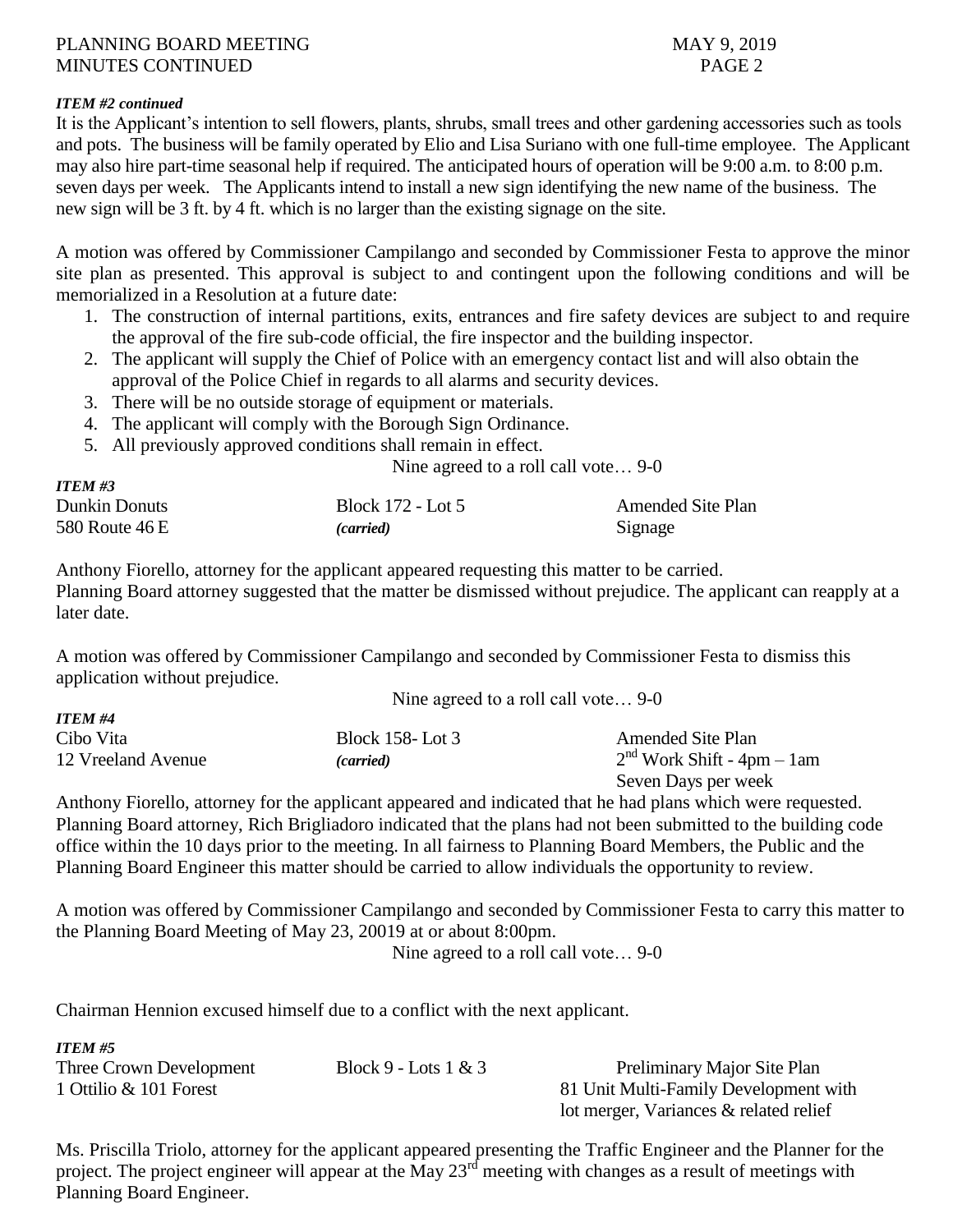Traffic expert Gary Anderson presented his report dated 10-9-18 indicating that there was a traffic recorder used for one week during September 2018. He also discussed the Capacity Analysis that was done which included a Build vs Non-Build. He indicated that the Signal Timing could be modified by the County if necessary. Mr. Anderson discussed the site distance at the driveway being 360ft. and that all parking for the residents is on site. He also indicated that his report has not yet been submitted to the County, but preliminary discussions with them were positive.

After questions from the Planning Board Members a motion was offered by Commissioner Campilango and seconded Festa to open the public portion of the meeting.

Nine in Favor …….. 9-0

Lisa Ott – 300 Arlington Ave., Paterson, also expressed concerns about residents exiting the site and the dangers of the increase traffic on Preakness Avenue.

Neil Di Dio, 62 Sterling Terrace, Totowa, expressed his concern of declining house prices and that the project should be scaled down. He also had concerns as to future road improvements and where those costs come from.

Robert Niemiec, 7 Hamilton Trail expressed concerns regarding the growth of number of students and the impact it will have as well as traffic, especially during winter conditions.

A motion was offered by Commissioner Campilango and seconded Festa to close the public portion of the meeting.

Nine in Favor **9-0** 

Planner, Michael Pessolano testified as to the site being located in the R-AH Affordable Housing District. The applicant proposes to construct 81 dwelling units with a 22 percent (22%) set aside or 18 units for affordable housing. Mr. Pessolano testified that very little relief is required as part of this application because the proposed use, height of the buildings, setbacks and density are all compliant with Ordinance 08-2016. Mr. Pessolano testified that affordable housing is an important public purpose. He stated that the site is rundown in its current condition and the approval of this application will result in reinvigorating the site as well as improving aesthetics of the site. He also stated that the approval of this application will provide modern new housing with additional benefits by way of an improved stormwater management plan.

Mr. Pessolano also testified that various purposes of the Municipal Land Use Law would be advanced by the approval of this application. He stated that the approval of this application would promote the general welfare by providing affordable housing. The approval of this application will provide for multifamily housing within the Borough of Totowa. The approval of this application will promote a desirable visual environment with the new construction. Finally, he stated that the approval of this application would promote the efficient use of land by constructing multifamily housing with an affordable housing component on the site.

Mr. Pessolano characterized the buffer disturbance as being temporary because the applicant has retained a forestry professional to enhance buffering in the future.

Mr. Pessolano also reviewed the applicant's request for design waivers which include building facade material, refuse enclosure within the front yard and the monument sign location. Mr. Pessolano testified that the applicant will repopulate the buffer area post construction.

A motion was offered by Commissioner Campilango and seconded Festa to open the public portion of the meeting.

Nine in Favor …….. 9-0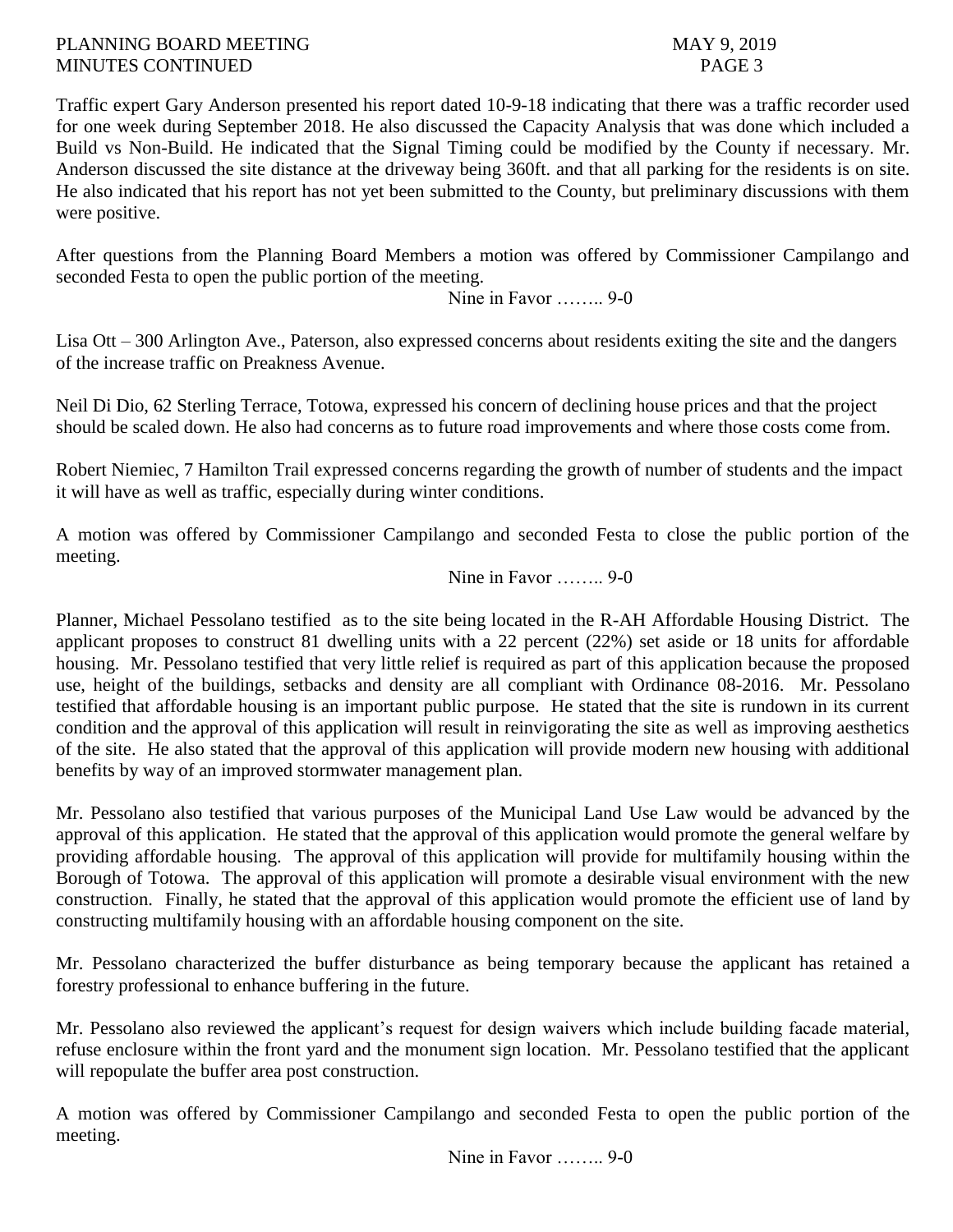Elissa Labagnara of 111 Chatham Ave., Paterson has concerns of disturbance of the buffer as well as water problems.

Antonette Minervini of 41 Sterling Terrace, Totowa expressed her concerns over the buffer and questioned the size of the project.

Robert Niemiec of 7 Hamilton Trail, Totowa also discussed the buffer and suggested using a retaining wall so not to touch the buffer.

Neil Di Dio, 62 Sterling Terrace, Totowa, has objections to disturbing the buffer and presented three photos, which were marked into evidence as O1, O2, and O3. The photos were of the natural state of the proposed buffer.

Robert Sendewicz of 1 Hamilton Trail indicated he bought his home 6 months ago because of the cul-de-sac and the wooded area. He has concerns also regarding the buffer as well as traffic.

Mr. Bill Lydycker – 61 Sterling Terrace, Totowa, characterized the testimony of the applicant's witnesses as being empty promises.

Lisa Di Dio, 62 Sterling Terrace, Totowa, expressed her concerns regarding the quality of life for surrounding residents and the need for the applicant to disturb the buffer.

Mr Minervini of 41 Sterling Terrace, Totowa inquired whether the Board of Education had been notified of the project and the potential impact.

Lisa Ott – 300 Arlington Ave., Paterson, indicated that she felt that this project is larger than it should be considering the grading of the property.

A motion was offered by Commissioner Campilango and seconded Festa to close the public portion of the meeting.

Nine in Favor **9-0** 

A motion was offered by Commissioner Campilango and seconded by Commissioner Festa to carry this matter to the Planning Board meeting of May 23, 2019 at about 8pm.

Nine in Favor **9-0** 

## **MINUTES:**

A motion was offered by Commissioner Campilango and seconded by Commissioner Zarek to approve the Planning Board Minutes of April 25, 2019 as prepared.

Eight agreed on a roll call vote……….8-0 Commissioner Festa abstained

## **RESOLUTIONS:**

A motion was offered by Commissioner Campilango and seconded by Commissioner Zarek to approve the resolution for Smart Tech Wireless – Blk. 40 – Lot 20 as presented.

Seven agreed on a roll call vote……….7-0

A motion was offered by Commissioner Campilango and seconded by Commissioner Zarek to approve the resolution for Fleuer de Jannah Studios – Blk. 43 – Lot 22 as presented.

Seven agreed on a roll call vote……….7-0